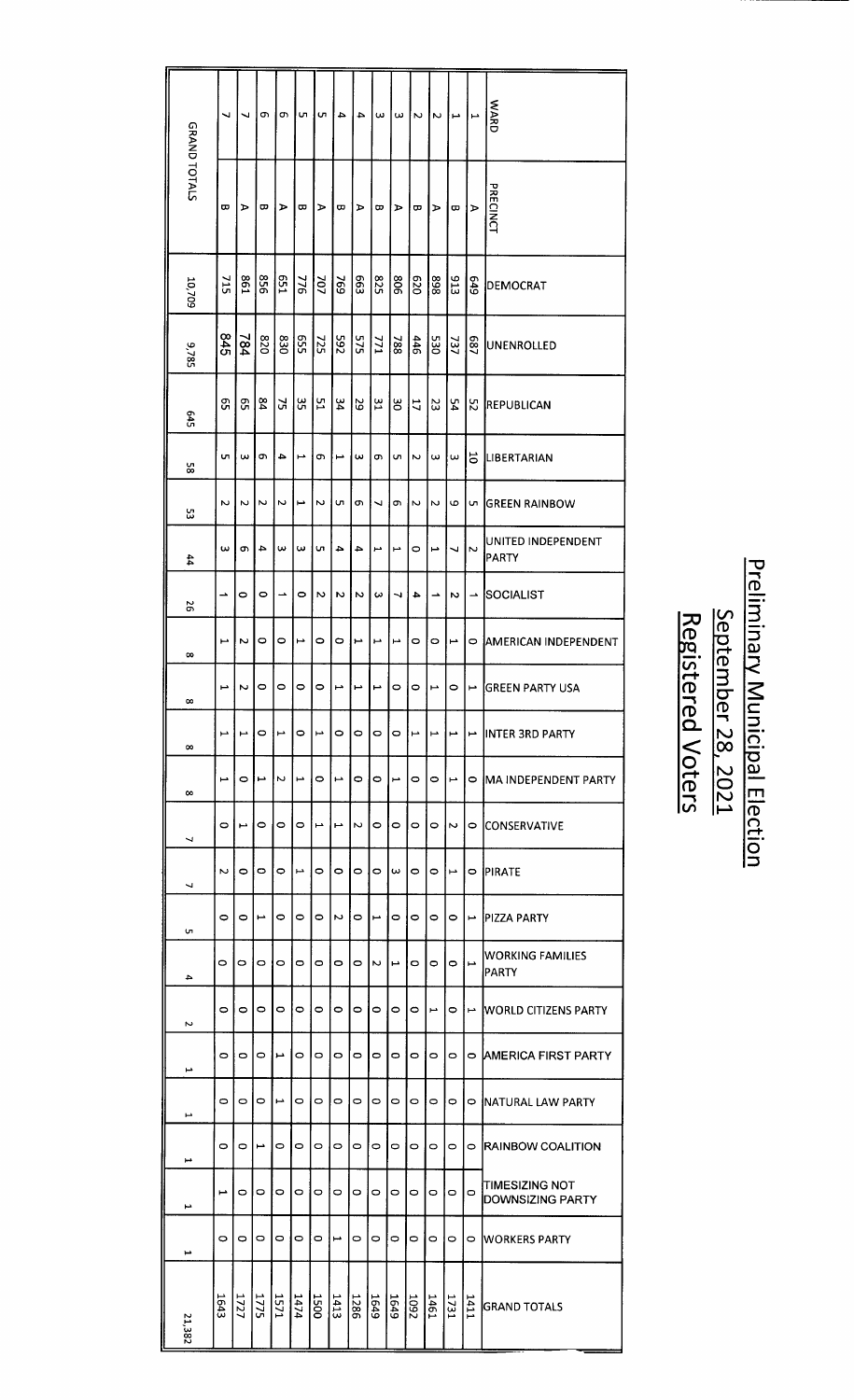# WARRANT FOR MUNICIPAL ELECTION

The Commonwealth of Massachusetts

City of Northampton

To Be Held September 28, 2021

In City Council August 19, 2021 Upon the recommendation of City Clerk, Pamela L. Powers

Ordered, that <sup>a</sup> meeting of the inhabitants of the City of Northampton qualified to vote will be held on Tuesday, September 28, 2021, in the several polling places designated by the City Council, as follows:

> WARD 1, Precinct A-In Jackson Street School Auditorium WARD 1, Precinct B-In Jackson Street School Auditorium WARD 2, Precinct A-In Smith Vocational-Agricultural High School - Building B WARD 2, Precinct B-In Smith Vocational-Agricultural High School - Building B WARD 3, Precinct A-In the Senior Center, 67 Conz Street - Great Room WARD 3, Precinct B-In the Senior Center, 67 Conz Street - Great Room WARD 4, Precinct A-In the Senior Center, 67 Conz Street - Patte's Front Room WARD 4, Precinct B-In the Senior Center, 67 Conz Street - Activity Rm #1 WARD 5, Precinct A-In Florence Civic and Business Building, 90 Park Street WARD 5, Precinct B- In Smith Vocational-Agricultural High School - Building B WARD 6, Precinct A-In Robert K. Finn Ryan Road School Gymnasium WARD 6, Precinct B-In Robert K. Finn Ryan Road School Gymnasium WARD 7, Precinct A-In John F. Kennedy Middle School Community Room WARD 7, Precinct B-In Leeds School Gymnasium, Lower Level

The polls will be opened at seven o' clock in the forenoon and closed at eight o' clock in the evening of the said day, and all such members will, in the several wards and precincts in which they are individually entitled to vote between said hours, give in their votes for the nomination of candidates for Mayor and candidates for Councilor At-Large.

Attest: Ramela Pfouers

Pamela L. Powers, City Clerk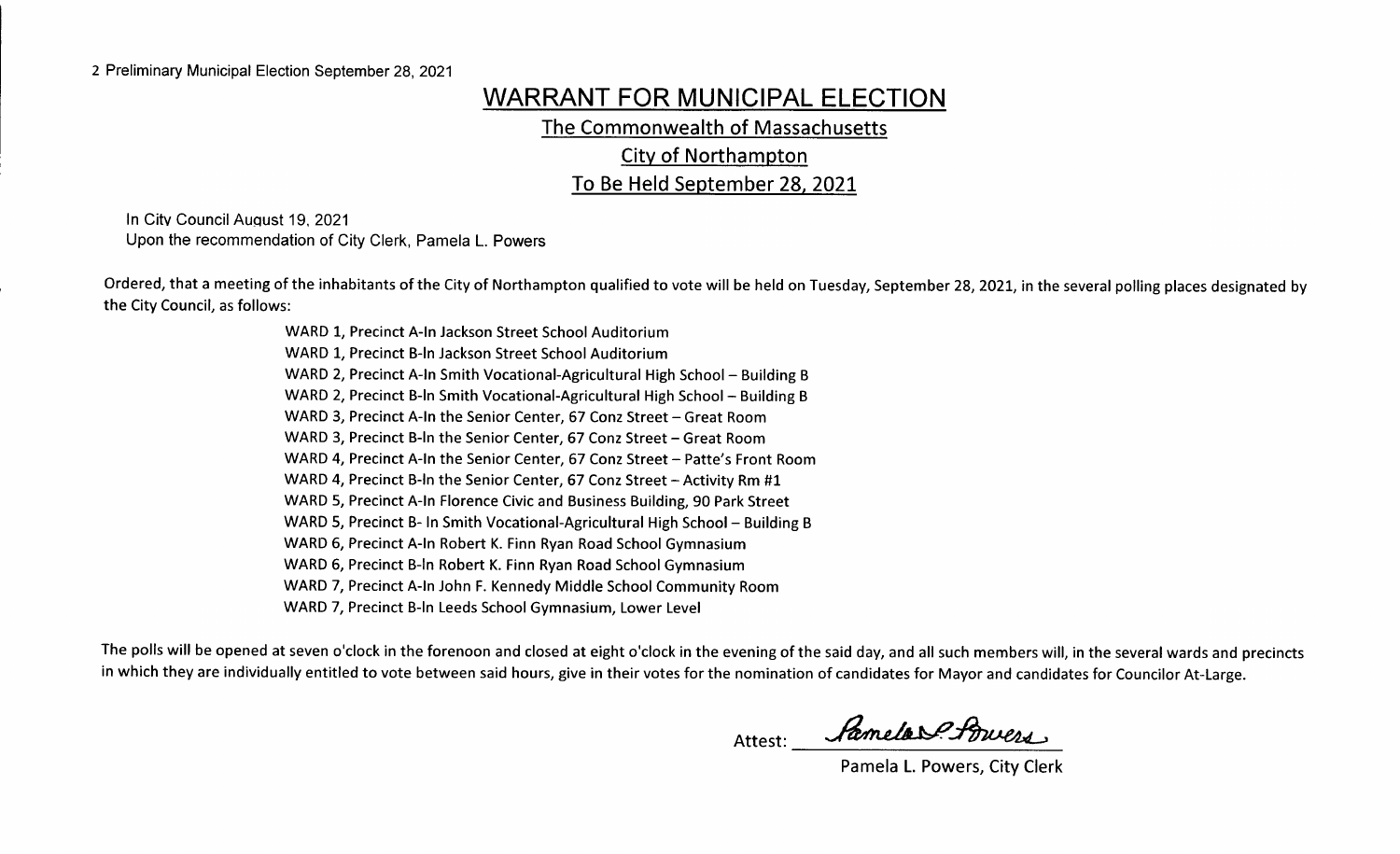3 Preliminary Municipal Election September 28, 2021

Preliminary Municipal Election September 28, 2021 City of Northampton

The Commonwealth of Massachusetts

At a Legal Meeting of the Inhabitants of the City of Northampton, holden on the Twenty-Eighth day of September, in the year Two Thousand Twenty-one for the Purpose of Giving in their Votes for the Nomination of Mayor and Councilor-At-Large;

The whole number of Ballots cast, including Early & Absent Voters' Ballots was:

### Five-thousand, two-hundred and seventy-four (5,274)

And the whole number of Votes given in were received, sorted, counted and declared, and record thereof made in open meeting as by law directed; and said Votes were for the following named persons: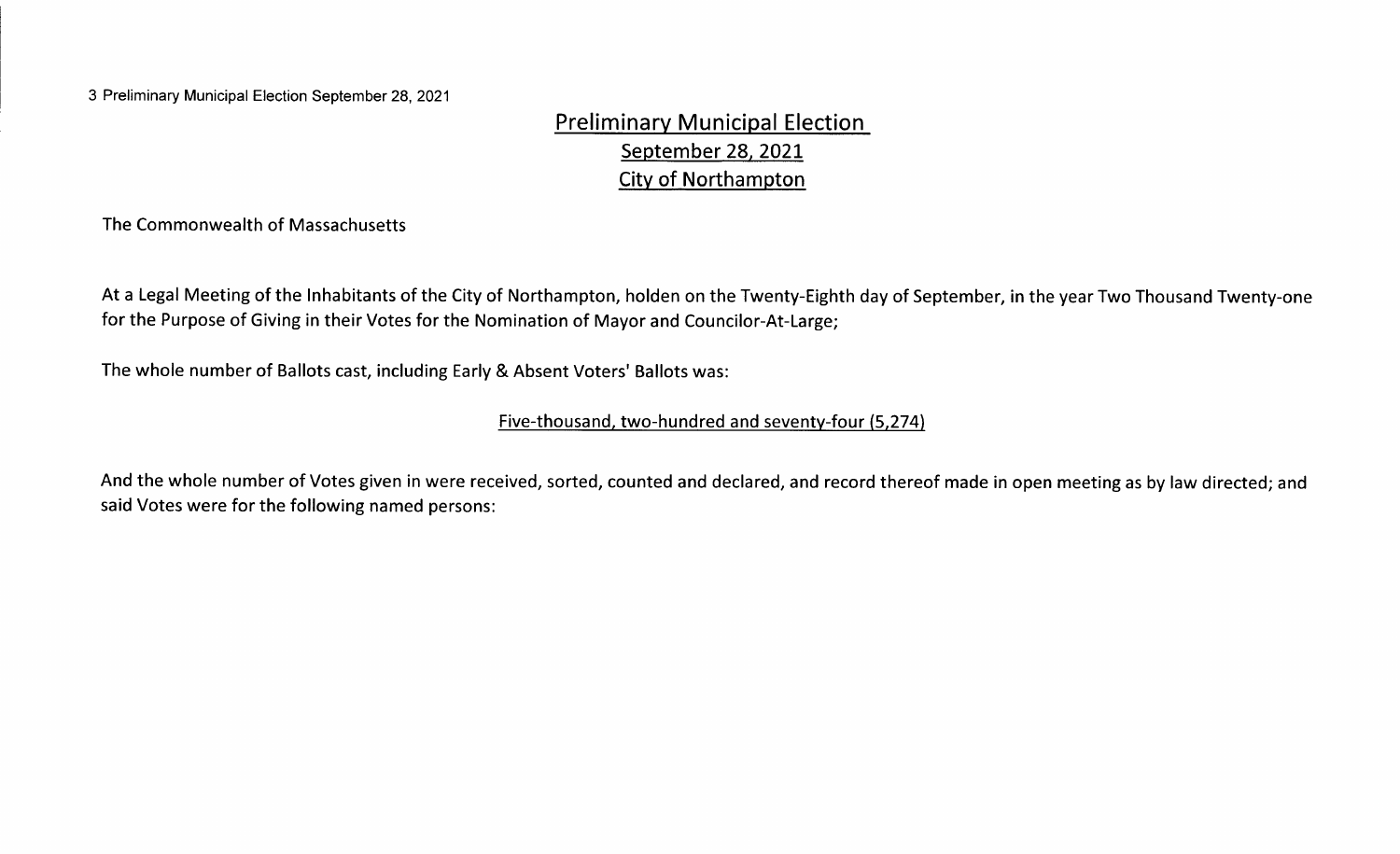# 4 Preliminary Municipal Election, September 28, 2021

 $\mathcal{L}^{\text{max}}_{\text{max}}$ 

# COPY OF RECORD)

# **Mayor**

| B-Salph<br>E.322PM<br><b>9.10 PM</b><br><b>9.00 PM</b><br>E.133 PM<br>8:39 PM<br>B. 12 PM<br>8:36 PM<br><b>9.13-224</b><br><b>B-S-D</b> PM<br>B-I-RB PM<br><b>9.150 PM</b><br><b>E-10 PM</b><br>9.04.2N<br><b>TIME</b> |                |                |                |              |                |              |                          |                |                          |                |                          |                |                |     |       |
|------------------------------------------------------------------------------------------------------------------------------------------------------------------------------------------------------------------------|----------------|----------------|----------------|--------------|----------------|--------------|--------------------------|----------------|--------------------------|----------------|--------------------------|----------------|----------------|-----|-------|
| WARD                                                                                                                                                                                                                   | 1A             | 1B             | 2A             | 2B           | 3A             | 3B           | 4A                       | 4B             | <b>5A</b>                | 5B             | 6A                       | 6B             | <b>7A</b>      | 7B  | Total |
| For GINALOUISE SCIARRA                                                                                                                                                                                                 | 125            | 355            | 325            | 191          | 209            | 176          | 126                      | 297            | 208                      | 270            | 145                      | 243            | 301            | 237 | 3,208 |
| For ROSECHANA H. GORDON                                                                                                                                                                                                | $\overline{3}$ | 3 <sup>1</sup> | $\blacksquare$ | 2            |                | $\mathbf{3}$ | $\mathbf{3}$             |                | $\mathbf{1}$             | $\blacksquare$ | 4                        | $\overline{4}$ |                | 5.  | 31    |
| For ROY C. MARTIN                                                                                                                                                                                                      | 12             | $\overline{7}$ | $\overline{2}$ |              | $\mathbf{r}$   | 15           | $\overline{2}$           | $\overline{3}$ | 5                        | $\overline{3}$ | 10                       | $\overline{4}$ | $\overline{3}$ | 7   | 81    |
| For SHANNA TALLI FISHEL                                                                                                                                                                                                | 66             | 50             | 54             | 33           | 95             | 65           | 49                       | 54             | 40                       | 69             | 40                       | 43             | 32             | 49  | 739   |
| For MARC G. WARNER                                                                                                                                                                                                     | 23             | 113            | 110            | 37           | 56             | 37           | 24                       | 52             | 93                       | 103            | 138                      | 115            | 115            | 135 | 1,151 |
| For All Others                                                                                                                                                                                                         | $\sim$         | 3              | $\mathbf{1}$   | $\bullet$    | $\overline{2}$ | 1            | $\overline{\phantom{a}}$ | $\sim$         | $\overline{\phantom{a}}$ | 1              | $\overline{\phantom{0}}$ |                |                |     | 10    |
| <b>Blanks</b>                                                                                                                                                                                                          | $\overline{2}$ | 6              | 6              | $\mathbf{1}$ | $\overline{2}$ | 5            | $\overline{3}$           | 4              | 4                        | 3              | 4                        | $\overline{4}$ | $\overline{2}$ | 8   | 54    |
| Total                                                                                                                                                                                                                  | 231            | 537            | 498            | 265          | 372            | 302          | 207                      | 411            | 351                      | 449            | 341                      | 414            | 455            | 441 | 5,274 |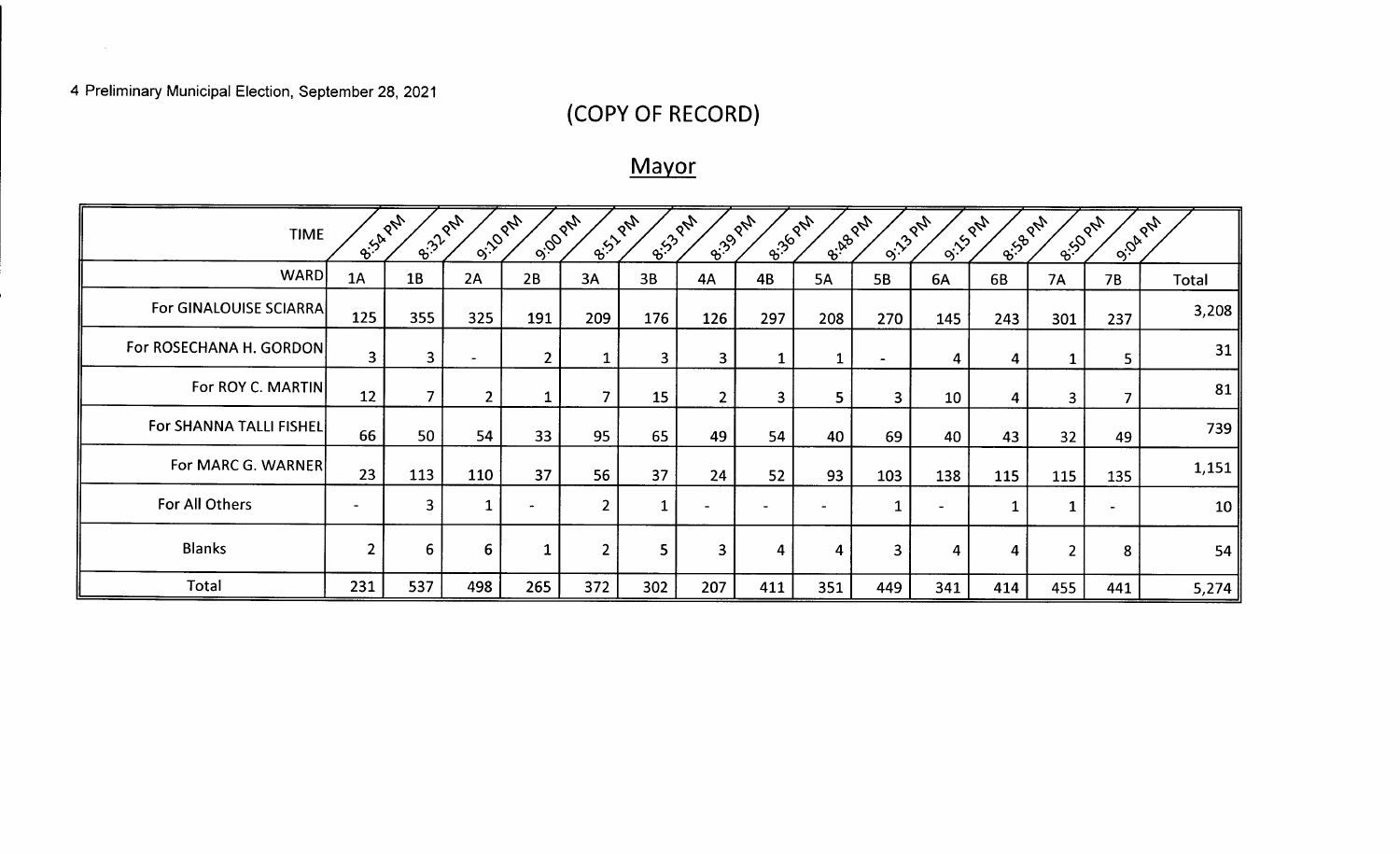# COPY OF RECORD)

# Councilor At-Large

| <b>TIME</b>                 | 8:54 PM        | 8:32 PM        | <b>9:10 PM</b> | 9:00 PM | B-131 PM | B-ISJ PAT | 8:39 PM        | 8:36 PM | B-I-RB PM | <b>9:13-PM</b> | <b>9:15-PAM</b> | B-138 PM       | <b>B.</b> SOPA | 9.04 PM |        |
|-----------------------------|----------------|----------------|----------------|---------|----------|-----------|----------------|---------|-----------|----------------|-----------------|----------------|----------------|---------|--------|
| WARD                        | 1A             | 1B             | 2A             | 2B      | 3A       | 3B        | 4A             | 4B      | 5A        | 5B             | 6A              | 6B             | <b>7A</b>      | 7B      | Total  |
| For MICHAEL J. QUINLAN, JR. | 94             | 294            | 181            | 71      | 118      | 75        | 59             | 112     | 144       | 158            | 148             | 205            | 219            | 201     | 2,079  |
| For DAVID ALAN MURPHY       | 43             | 142            | 128            | 37      | 65       | 54        | 43             | 82      | 113       | 140            | 141             | 125            | 164            | 169     | 1,446  |
| For MARISSA ELKINS          | 74             | 172            | 226            | 111     | 129      | 108       | 55             | 206     | 103       | 177            | 74              | 108            | 124            | 101     | 1,768  |
| For JAMILA E. GORE          | 120            | 235            | 223            | 170     | 201      | 167       | 110            | 229     | 145       | 214            | 121             | 169            | 164            | 183     | 2,451  |
| For MICHELLE A. SERRA       | 72             | 99             | 122            | 76      | 112      | 92        | 59             | 90      | 86        | 94             | 69              | 79             | 137            | 90      | 1,277  |
| For All Others              | $\overline{2}$ | $\overline{2}$ |                |         | 3        |           | $\overline{4}$ |         |           | $\mathbf{3}$   |                 | $\overline{2}$ |                |         | 22     |
| <b>Blanks</b>               | 57             | 130            | 114            | 65      | 116      | 108       | 84             | 102     | 110       | 112            | 129             | 140            | 100            | 138     | 1,505  |
| <b>Total</b>                | 462            | 1,074          | 996            | 530     | 744      | 604       | 414            | 822     | 702       | 898            | 682             | 828            | 910            | 882     | 10,548 |

A True Summary of the Returns from All Wards, All Precincts of the City of Northampton of the Preliminary Municipal Election held on Tuesday, September 28, 2021, including Absent and Early Voters' Ballots.

Attest: **Samelos Buers** 

Pamela L. Powers, City Clerk